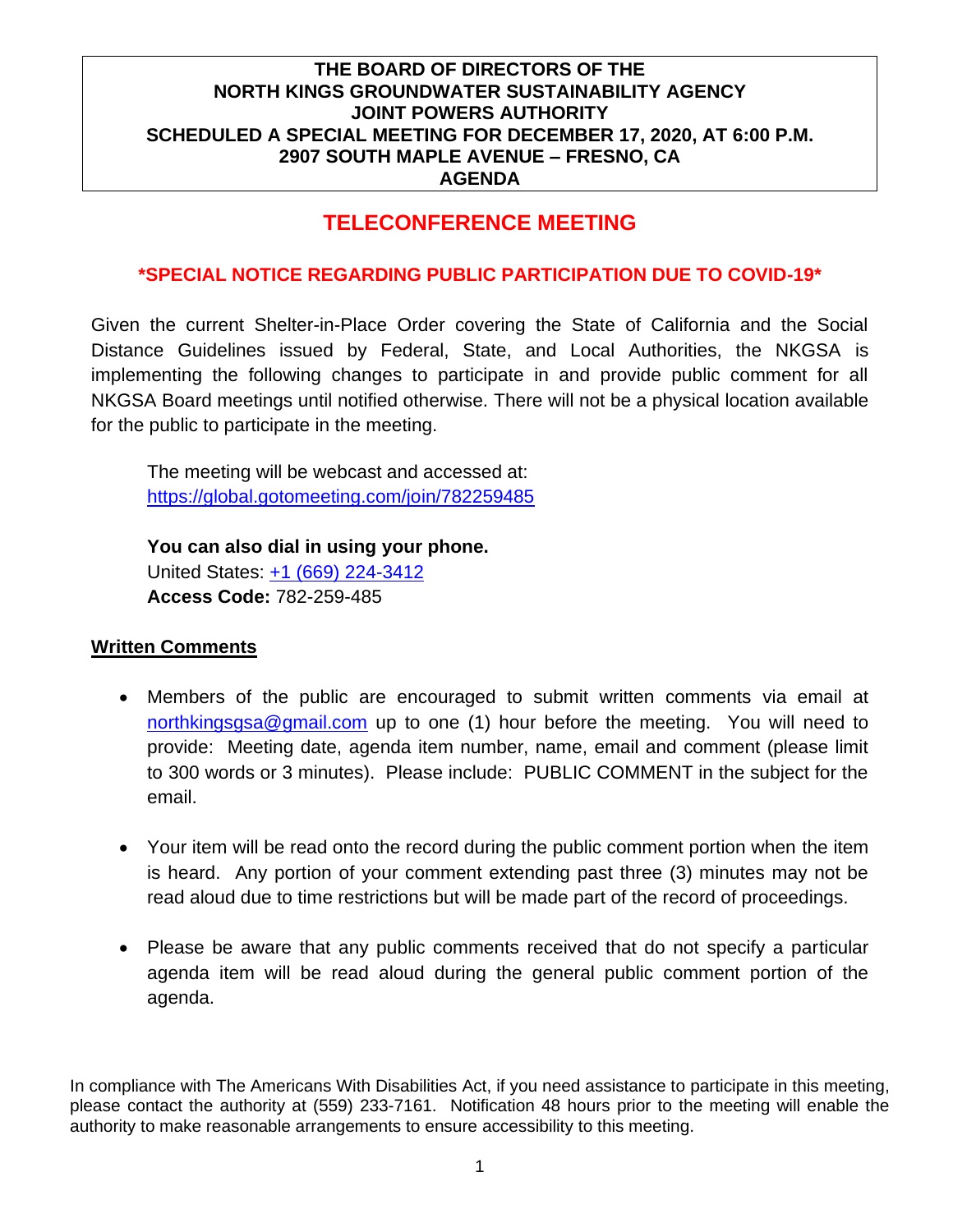## **TELECONFERENCE MEETING**

• If a written comment is received after 5:00 p.m. on the day of the meeting, efforts will be made to read the comment into the record. However, staff cannot guarantee that written comments received after 5:00 p.m. will be read. All written comments that are not read into the record will be made part of the record of proceedings, provided that such comments are received prior to the end of the NKGSA Board Committee meeting.

### **Verbal Comments**

- If you wish to speak to the NKGSA Board on the item by telephone, you must contact the NKGSA Executive Officer at (559) 233-7161 x. 7109 no later than 5:00 p.m. on the day of the meeting.
	- o You will be asked to provide a phone number to call you during the meeting. You will also be asked for your name so that you can be called when it is your turn to speak.
	- $\circ$  You will be called during the comment section for the agenda item on which you will speak.
	- $\circ$  You may be put on hold until your name is called by the Executive Officer.
	- o Your comment period will be limited to three (3) minutes.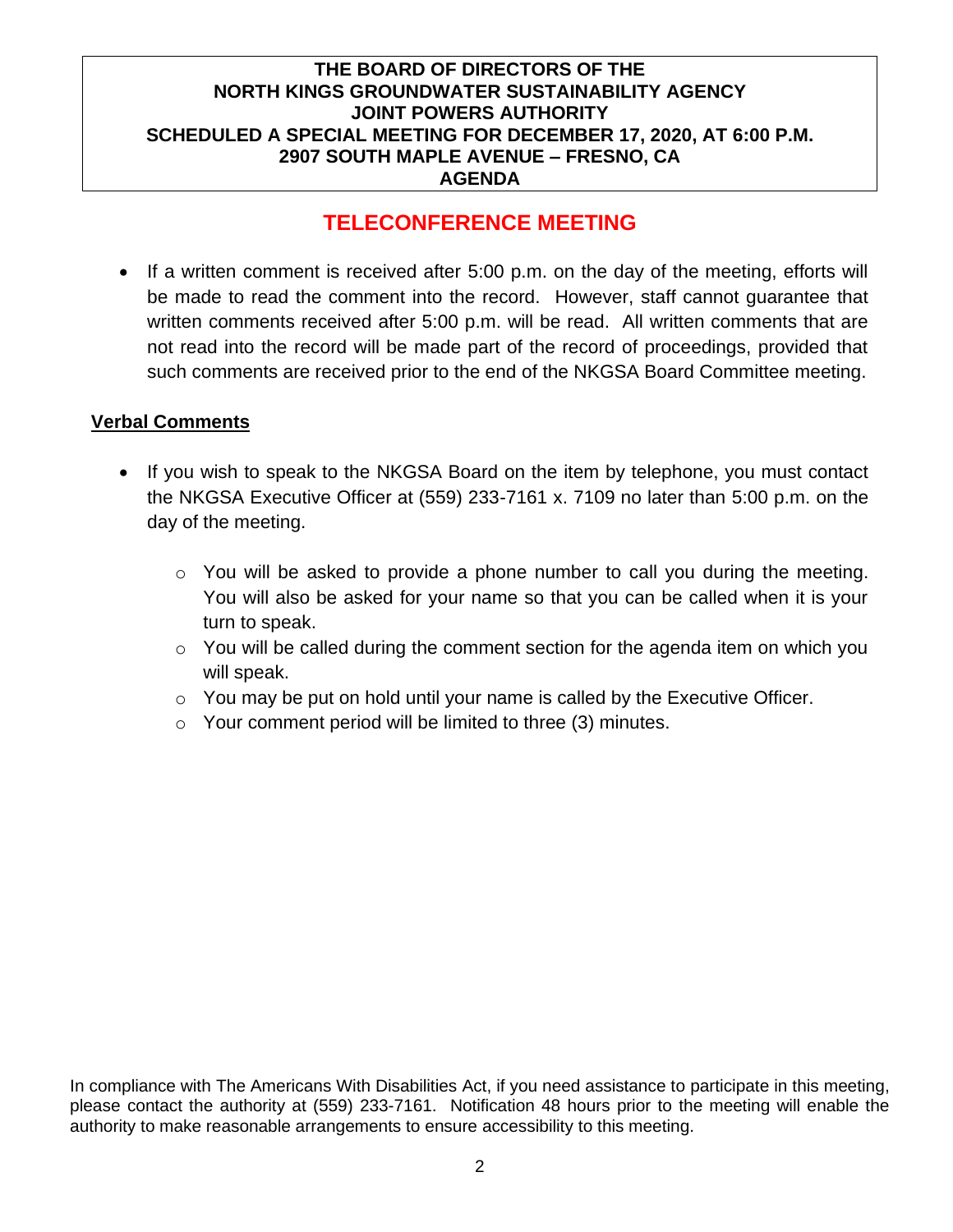## **TELECONFERENCE MEETING**

## **1. PLEDGE OF ALLEGIANCE**

## **2. REVIEW AGENDA**

Additional Agenda Items – Requires Majority Approval of Board - §54954.2(b)

## **3. REVIEW OF FUTURE MEETINGS**

### **4. PUBLIC PRESENTATIONS (for items not on agenda) – 3 Minutes Maximum Per Person, 10 Minutes Maximum Per Subject**

## **5. POTENTIAL CONFLICTS OF INTEREST**

Any Board Member who has a potential conflict of interest may now identify the item and recuse themselves from discussing and voting on the matter. [FPPC §18705]

### **6. ADMINISTRATIVE MATTERS**

- a. Discussion/Possible Action on Board Meeting Minutes Nov. 19, 2020
- b. Board of Directors Roster Update Shared Seat No. 3 (Chauhan)
- c. Discussion/Possible Action on Seeking Nominations for Vacant Board Seat No. 7 – At Large (Dale/Chauhan)
- d. Discussion/Possible Action on Seating of Director for Vacant Board Seat No. 7 – At Large (Dale/Chauhan)
- e. Kings Subbasin Coordination Update (Samuelian)
- f. Water Conditions Update (Claes)
- g. Advisory Committee Update (Redelfs)
- h. Discussion/Possible Action on Adoption Designation of Kings Subbasin Committee Representative and Alternate – Action Item (Redelfs/Chauhan)
- i. Discussion/Possible Action on Adoption of NKGSA Resolution 2020-02 Authorization to File an Application for a Grant Under the Prop 68 Sustainable Groundwater Implementation Grant Program and to Enter Into an Agreement with the California Department of Water Resources – Action Item (Redelfs/Chauhan)
- j. Workgroup Updates (Chauhan)
	- i. Policy Workgroup (Chauhan)
		- 1. New Well Review Policy Update
		- 2. Member Agency Reporting Policy Update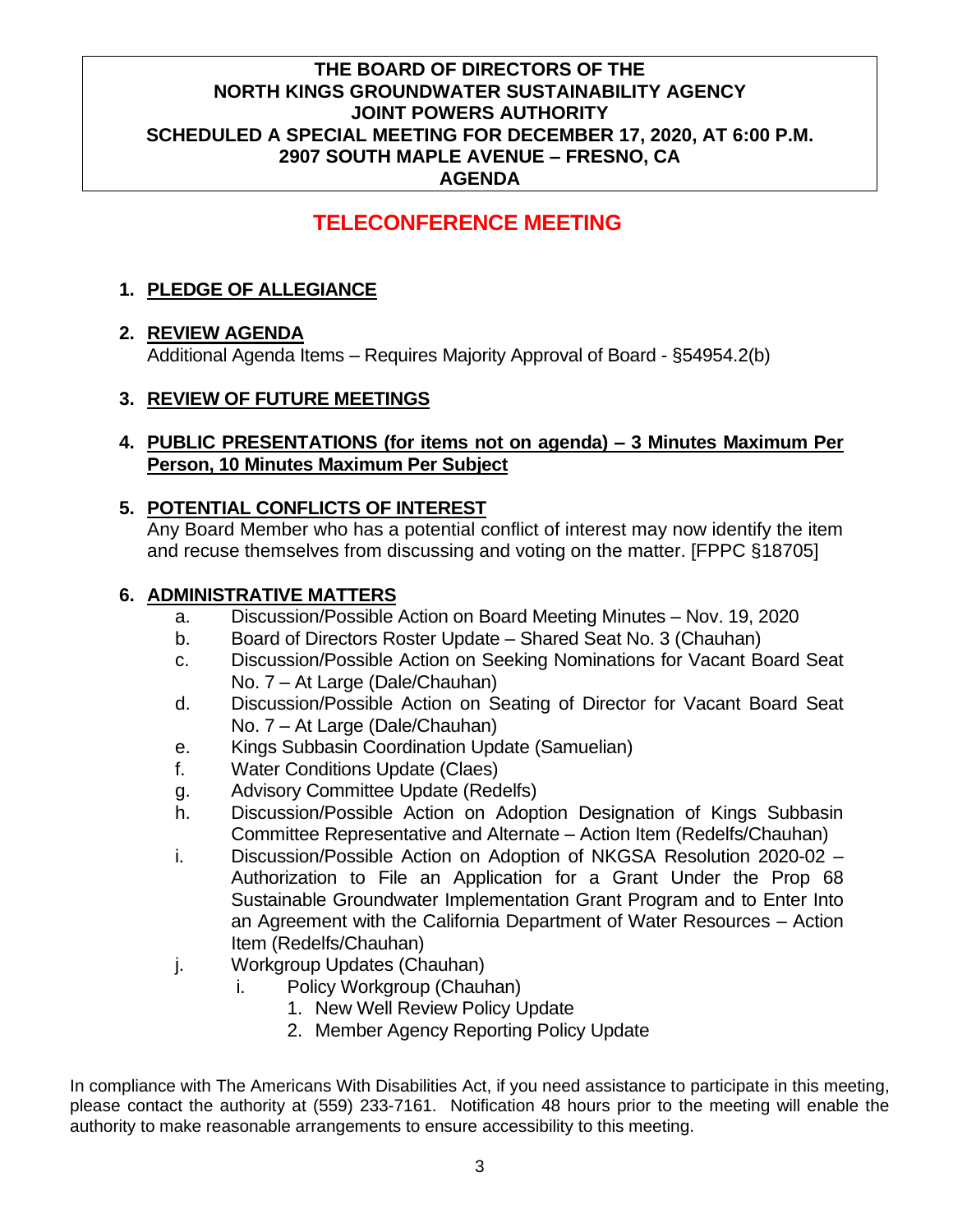## **TELECONFERENCE MEETING**

## **7. FINANCIAL MATTERS**

- a. Discussion/Possible Action Approval of the October 2020 Expense Report (Hailey)
- b. Discussion/Possible Action Approval of the Financial Statements as of October 31, 2020 (Hailey)

## **8. EXECUTIVE OFFICER REPORT (Chauhan)**

- a. Funding Opportunities Update
- b. Member Agency Overdraft Responsibility Update
- c. Outreach / External Affairs Update
- d. Representative Monitoring Network Update
- e. Airborne Electromagnetic Survey Update
- f. Miscellaneous

## **9. DIRECTORS REPORT**

### **10.ADJOURNMENT**

Note: This agenda is posted pursuant to the provisions of the Government Code commencing at Section 54950. The date of this posting is December 14, 2020. Posting locations are: 1) Fresno Irrigation District Office; 2) NKGSA Website; and 3) Notice Box located in front of 2907 S Maple Avenue – Fresno, CA (24 hour access available on District website and in the mailbox in front of building).

"In accordance with California Government Code Section 54957.5, any writing or document that is a public record, relates to an open session agenda item and is distributed less than 72 hours prior to a regular meeting, will be made available for public inspection in the District offices during normal business hours. If, however, the document is not distributed until the regular meeting to which it relates, then the document or writing will be made available to the public at the location of the meeting."